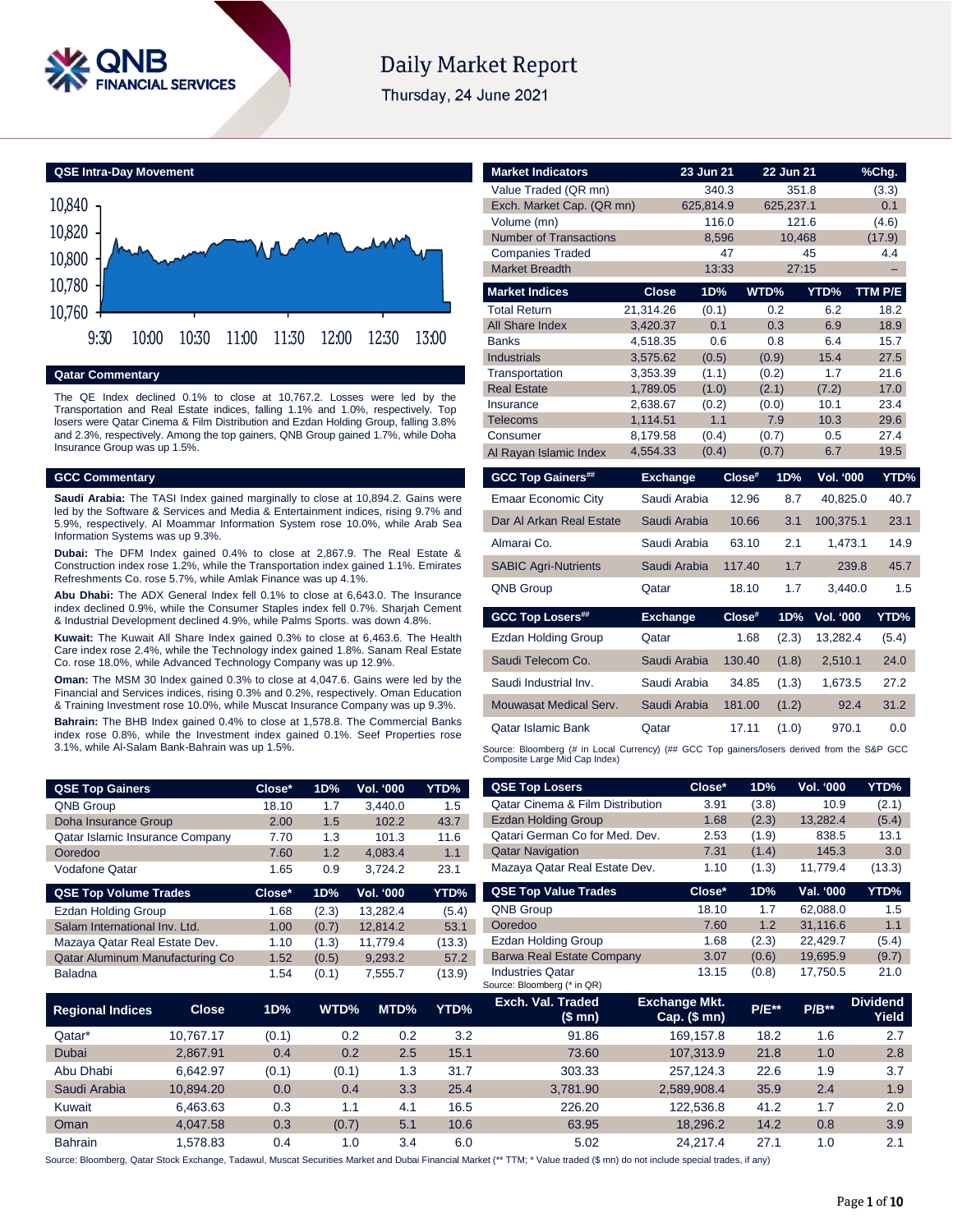#### **Qatar Market Commentary**

- The QE Index declined 0.1% to close at 10,767.2. The Transportation and Real Estate indices led the losses. The index fell on the back of selling pressure from Qatari, Arab and foreign shareholders despite buying support from GCC shareholders.
- Qatar Cinema & Film Distribution and Ezdan Holding Group were the top losers, falling 3.8% and 2.3%, respectively. Among the top gainers, QNB Group gained 1.7%, while Doha Insurance Group was up 1.5%.
- Volume of shares traded on Wednesday fell by 4.6% to 116.0mn from 121.6mn on Tuesday. Further, as compared to the 30-day moving average of 182.9mn, volume for the day was 36.6% lower. Ezdan Holding Group and Salam International Inv. Ltd. were the most active stocks, contributing 11.5% and 11.1% to the total volume, respectively.

| <b>Overall Activity</b>        | Buy %*   | Sell %*  | Net (QR)         |
|--------------------------------|----------|----------|------------------|
| Oatari Individuals             | 30.65%   | 32.02%   | (4,652,601.3)    |
| <b>Qatari Institutions</b>     | 18.03%   | 21.58%   | (12,098,106.7)   |
| Qatari                         | 48.67%   | 53.60%   | (16,750,708.0)   |
| <b>GCC Individuals</b>         | 0.25%    | 0.89%    | (2, 164, 128.0)  |
| <b>GCC</b> Institutions        | 7.13%    | 0.95%    | 21,038,420.6     |
| <b>GCC</b>                     | 7.39%    | 1.84%    | 18,874,292.6     |
| Arab Individuals               | 10.52%   | 10.56%   | (156, 372.1)     |
| <b>Arab Institutions</b>       | $0.00\%$ | $0.00\%$ |                  |
| Arab                           | 10.52%   | 10.56%   | (156, 372.1)     |
| <b>Foreigners Individuals</b>  | 3.54%    | $8.00\%$ | (15, 161, 642.5) |
| <b>Foreigners Institutions</b> | 29.88%   | 26.00%   | 13,194,430.1     |
| <b>Foreigners</b>              | 33.42%   | 34.00%   | (1,967,212.5)    |

Source: Qatar Stock Exchange (\*as a % of traded value)

### **Global Economic Data and Earnings Calendar**

#### **Global Economic Data**

| <b>Date</b> | <b>Market</b>  | <b>Source</b>                | Indicator                              | <b>Period</b> | <b>Actual</b> | <b>Consensus</b> | <b>Previous</b> |
|-------------|----------------|------------------------------|----------------------------------------|---------------|---------------|------------------|-----------------|
| 06/23       | US             | Mortgage Bankers Association | <b>MBA Mortgage Applications</b>       | 18-Jun        | 2.1%          |                  | 4.2%            |
| 06/23       | <b>US</b>      | <b>Markit</b>                | Markit US Manufacturing PMI            | Jun           | 62.6          | 61.5             | 62.1            |
| 06/23       | <b>US</b>      | Markit                       | Markit US Services PMI                 | Jun           | 64.8          | 70               | 70.4            |
| 06/23       | <b>US</b>      | <b>Markit</b>                | Markit US Composite PMI                | Jun           | 63.9          |                  | 68.7            |
| 06/23       | <b>UK</b>      | Markit                       | Markit UK PMI Manufacturing SA         | Jun           | 64.2          | 64               | 65.6            |
| 06/23       | <b>UK</b>      | <b>Markit</b>                | Markit/CIPS UK Services PMI            | Jun           | 61.7          | 62.8             | 62.9            |
| 06/23       | <b>UK</b>      | Markit                       | Markit/CIPS UK Composite PMI           | Jun           | 61.7          | 62.5             | 62.9            |
| 06/23       | <b>EU</b>      | <b>Markit</b>                | Markit Eurozone Manufacturing PMI      | Jun           | 63.1          | 62.3             | 63.1            |
| 06/23       | EU             | Markit                       | Markit Eurozone Services PMI           | Jun           | 58.0          | 58.0             | 55.2            |
| 06/23       | <b>EU</b>      | <b>Markit</b>                | Markit Eurozone Composite PMI          | Jun           | 59.2          | 58.8             | 57.1            |
| 06/23       | Germany        | Markit                       | Markit/BME Germany Manufacturing PMI   | Jun           | 64.9          | 63.0             | 64.4            |
| 06/23       | <b>Germany</b> | Markit                       | <b>Markit Germany Services PMI</b>     | Jun           | 58.1          | 55.7             | 52.8            |
| 06/23       | Germany        | Markit                       | Markit/BME Germany Composite PMI       | Jun           | 60.4          | 57.6             | 56.2            |
| 06/23       | France         | <b>Markit</b>                | <b>Markit France Manufacturing PMI</b> | Jun           | 58.6          | 59               | 59.4            |
| 06/23       | France         | Markit                       | <b>Markit France Services PMI</b>      | Jun           | 57.4          | 59.5             | 56.6            |
| 06/23       | France         | <b>Markit</b>                | <b>Markit France Composite PMI</b>     | Jun           | 57.1          | 59               | 57              |
| 06/23       | Japan          | Markit                       | Jibun Bank Japan PMI Mfg               | Jun           | 51.5          |                  | 53              |
| 06/23       | Japan          | Markit                       | Jibun Bank Japan PMI Services          | Jun           | 47.2          | -                | 46.5            |
| 06/23       | Japan          | Markit                       | Jibun Bank Japan PMI Composite         | Jun           | 47.8          |                  | 48.8            |

Source: Bloomberg (s.a. = seasonally adjusted; n.s.a. = non-seasonally adjusted; w.d.a. = working day adjusted)

#### **Earnings Calendar**

| <b>Tickers</b> | <b>Company Name</b> | Date of reporting 2Q2021 results | No. of days remaining | <b>Status</b> |
|----------------|---------------------|----------------------------------|-----------------------|---------------|
| <b>QFLS</b>    | Qatar Fuel Company  | 11-Jul-21                        |                       | Due           |
| <b>DHBK</b>    | Doha Bank           | 27-Jul-21                        | 33                    | Due           |

Source: QSE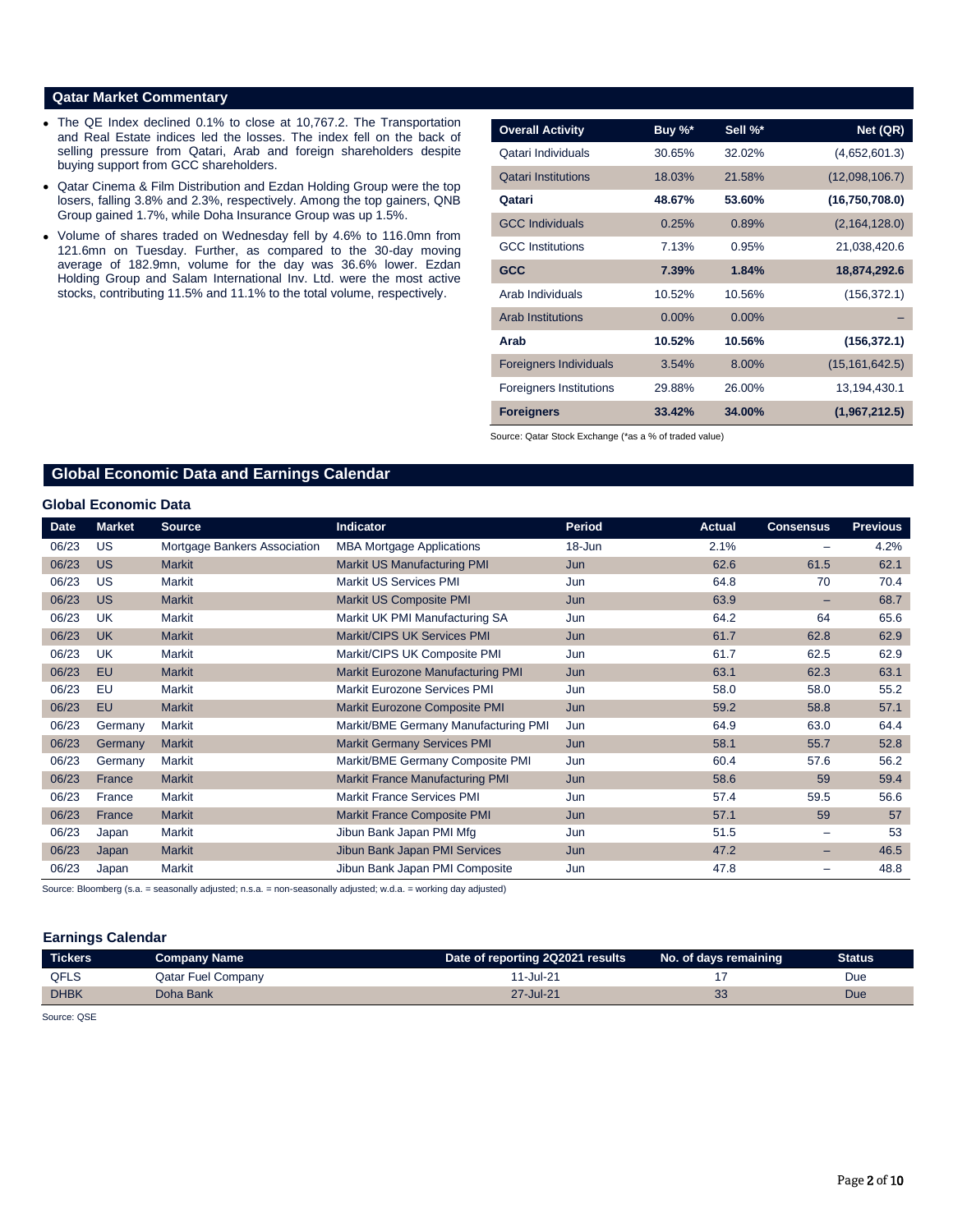#### **News**

**Qatar** 

- **QNB named 'Best Trade Finance Bank in Qatar' by GTR –** Doha, 23 June 2021 - QNB Group, the largest financial institution in the Middle East and Africa, was recognized as the "Best Trade Finance Bank in Qatar" by Global Trade Review as part of its GTR Leaders in Trade 2021 awards. QNB received the award based on its efforts to enhance its digital products and services aimed at responding to client needs and improving connectivity across the Group's footprint during the COVID-19 pandemic, in line with its goal to become a leading bank in the Middle East, Africa, and Southeast Asia. It also reflects the Bank's achievements to make business easier by driving the efficiency of transacting remotely through its various e- channels for small and medium-sized enterprises, and corporates. QNB's digital expansion included the Trade Finance Portal, a uniquely integrated e-business solution, that offers importers and exporters a fully-featured platform to seamlessly complete their local and international trade transactions, resulting in the generation of new businesses from across QNB's international network and also leading the usage of this platform to grow by 221% during 2020. The Bank's other expansion efforts during the year included the launch of specific webinars and remote video sessions to help customers navigate through the various capabilities offered by this platform. To supplement the ability to do business remotely and seamlessly, QNB also implemented a remote Letter of Credit delivery service. Global Trade Review is a leading news source, publisher and event organizer for the global trade, commodity, export, and supply chain finance industries, with offices in London, Hong Kong and Singapore. QNB Group's presence through its subsidiaries and associate companies extends to more than 31 countries across three continents providing a comprehensive range of advanced products and services. The total number of employees is 27,000 serving 20 million customers operating through 1,000 locations, with an ATM network of more than 4,400 machines. (Press Release)
- **S&P affirms Qatar Petroleum at 'AA-'; Outlook stable –** S&P Global Ratings affirmed its 'AA-' issuer credit rating on Qatar Petroleum (QP), Qatar's national oil and gas company. The outlook is stable. The stable outlook on QP mirrors that on Qatar, indicating that our rating on QP will move in tandem with that on the sovereign as long as we assess the likelihood of support as almost certain. A negative rating action on Qatar would result in an equivalent action on QP. We could also lower the rating on QP--even if the sovereign rating remains unchanged--if we concluded that the company's role for and/or its the link with the Qatari government had weakened, as a result of a change in the government's strategy, for example. We regard this as an unlikely scenario, however. We could raise the rating if we were to raise the rating on Qatar. We equalize our rating on QP with our sovereign rating on Qatar (AA- /Stable/A-1+), reflecting our opinion that there is an almost certain likelihood that QP would receive timely and sufficient extraordinary support from the Qatar government in the event of financial distress. (Bloomberg)
- **Ooredoo Deputy GCEO: Pandemic changed mindsets on digitization –** Ooredoo's Deputy Group CEO Sheikh Mohammed bin Abdullah Al Thani, has discussed the transformative impact of the COVID-19 pandemic on digitalization at a panel discussion as part of the Qatar<br>Economic Forum Powered by Bloomberg. "Digital Economic Forum Powered by Bloomberg. "Digital transformation has long been inevitable, but I would say the major change brought about by the COVID-19 pandemic has been the significant, transformative change in mindset and

behavior among both the business and consumer sectors of the telecoms industry," Sheikh Mohammed said. (Qatar Tribune)

- **Qatar's wealth fund says crypto needs to mature after wild ride –** "Speculation" around cryptocurrencies is keeping Qatar's sovereign wealth fund from investing in one of the most volatile asset classes in the world. Extreme swings in Bitcoin and other tokens are hampering their appeal for institutional investors like Qatar Investment Authority, one of the world's largest sovereign wealth funds with assets estimated at over \$360bn by Global SWF. Cryptocurrencies "need a bit of maturity before we make our view about investing in that space," QIA Chief Executive Officer Mansoor Bin Ebrahim Al Mahmoud said at the Qatar Economic Forum. The outlook is in question for Bitcoin and other tokens after a volatile rout. Bitcoin has lost more than 50% from its mid-April high of almost \$65,000. The coin started 2021 trading around \$29,000 following a fourfold increase in 2020. It bounced back on Wednesday after earlier whipsawing investors with a dip below the \$30,000 level. (Bloomberg)
- **QIA finds promising potential in warehouses and data centres within real estate segment –** Qatar Investment Authority (QIA), which has been investing heavily in the technology in the last two years, finds promising potential in warehouses and data centres within the real estate segment. Vocal on investments in Asia and the US, QIA, which has also associated with Blackstone Group for "best in class" asset management, has kept options open on acquiring assets should the right opportunities arise, the sovereign wealth fund's Chief Executive Mansour Ibrahim Al-Mahmoud told the third edition of Qatar Economic Forum, powered by Bloomberg. In view of the growing importance of the environment sustainability and governance parameters in the global financial landscape, QIA is in the process of incorporating the ESG criteria in its investments. (Gulf-Times.com)
- **Qatar says big oil keen to invest in \$29bn gas expansion –** Qatar said there's plenty of demand from some of the world's biggest oil companies to be part of its \$29bn project to raise production of liquefied natural gas and preserve the country's dominance of the global market. The Persian Gulf state received pitches for double the equity investment it's seeking to finance the expansion, said Energy Minister Saad Al-Kaabi. LNG buyers have also rushed to make offers for the extra supplies, he said, even though they aren't scheduled to be available until late 2025. Royal Dutch Shell Plc, TotalEnergies SE and Exxon Mobil Corp. are among the bidders for the equity investments, Kaabi said at the Qatar Economic Forum on Tuesday. Attracting international investors is an important vote of confidence for Qatar and its LNG expansion plans, amid changing global perceptions of the fuel. Once touted as a bridge between coal and oil and cleaner forms of energy such as wind and solar, its future is looking less certain as governments step up efforts to slow climate change and cut out fossil fuels entirely. (Bloomberg)
- **Minister of State for Energy Affairs: Qatar Petroleum Received Offers for Double Equity Available in Bidding Process for NFE Project –** HE Minister of State for Energy Affairs, President and CEO of Qatar Petroleum Eng. Saad bin Sherida Al Kaabi said that Qatar Petroleum has received offers for double the equity available to potential partners in the bidding process for the North Field East (NFE) project. In a speech published by Qatar Petroleum on the occasion of Qatar Economic Forum, Powered by Bloomberg, HE Al Kaabi said Qatar Petroleum was in the process of evaluating commercial offers received for participation in the largest LNG development in the world with a capacity of 32mn tons per annum of LNG, and that Qatar Petroleum had received offers that cover double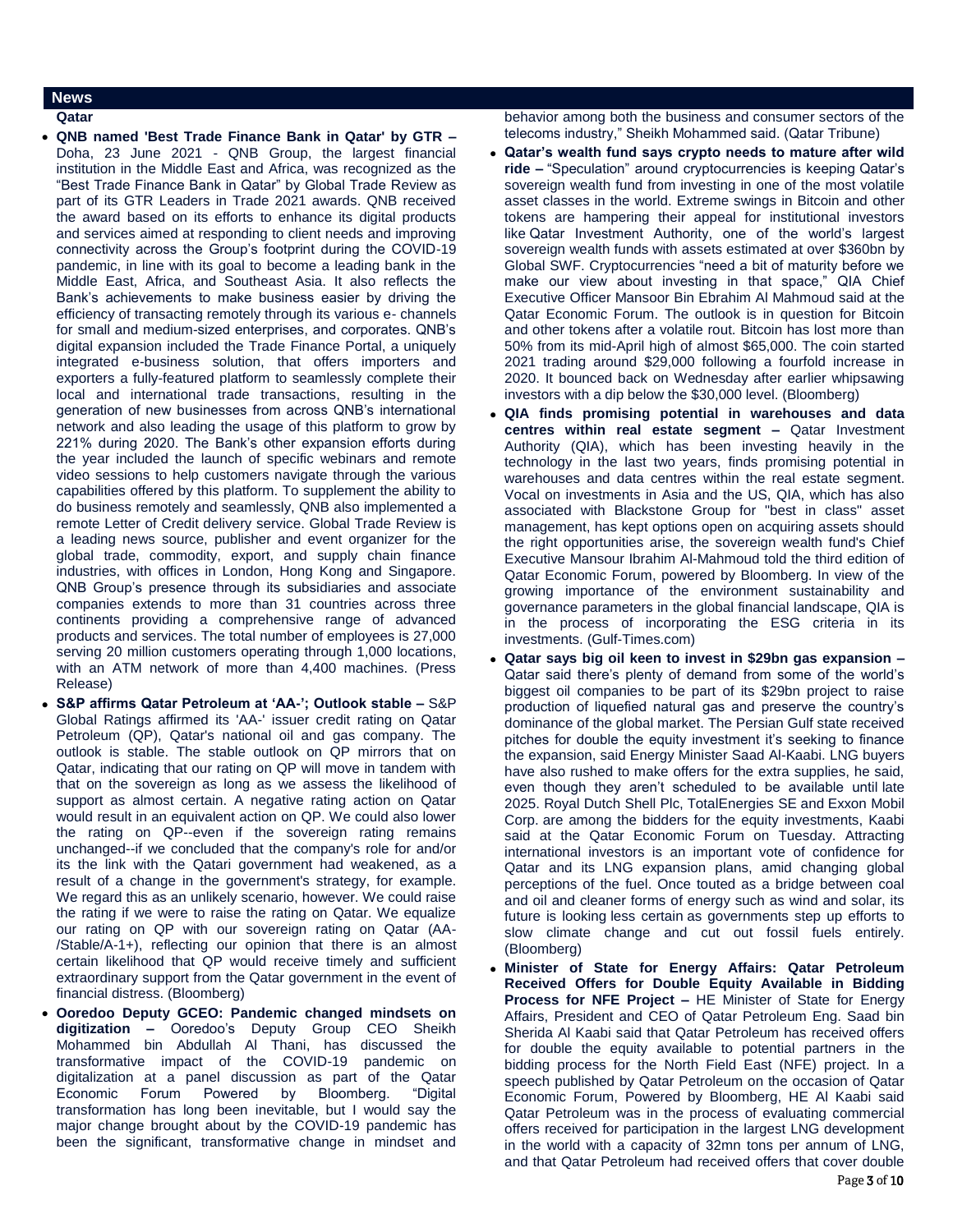the offered equity stake. HE pointed out that Qatar Petroleum had received offtake commitments/ sales and purchase agreements for double the 32mn tons per annum volume on offer. The NFE project is unique in the LNG world because of its advanced environmental characters, including significant carbon capture and sequestration capacity. His Excellency voiced concern that during the global discussion on energy transition, there is a lack of investment in oil and gas projects, which could drive energy prices higher by stating that "while gas and LNG are important for the energy transition, there is a lack of investments that could cause a significant shortage in gas between 2025-2030, which in turn could cause a spike in the gas market." In concluding his remarks, His Excellency Eng. Saad bin Sherida Al Kaabi said that in the effort to put policies in place to reduce CO2 level, there is a challenge represented by the bill that has to be paid to bridge that gap, calling for collective work for a carbon pricing mechanism that is fair and equitable and that can be applied seamlessly on a global basis. (Bloomberg)

- **Indosat Ooredoo Launches Commercial 5G Services in Indonesia –** Indosat Ooredoo has launched its first commercial 5G services in the city of Solo, offering consumer and business customers access to enhanced mobile broadband internet. The launch of commercial 5G services is part of a new partnership with Surakarta (Solo) Municipality to support its economic recovery. The partnership also includes collaboration in micro & small-medium-sized enterprise (MSME) empowerment, digital talent education, and smart city development. (Bloomberg)
- **Volume of real estate trading crosses QR465mn –** The volume of real estate trading in sales contracts registered by the Real Estate Registration Department at the Ministry of Justice during the period from June 13 to June 17 reached QR465.597mn The weekly bulletin issued by the department said that the list of real estate traded for sale included vacant land, housing, apartment buildings and a tower. Sales operations were concentrated in the municipalities of Al Rayyan, Doha, Al Daayen, Al Wakra, Umm Salal, Al Khor, Al Dakhira, and Al Shamal. The volume of real estate trading, during the period from June 6 to June 10 had reached QR504.794mn. (Peninsula Qatar)
- **Al-Kuwari: Qatar has undertaken additional measures to facilitate trade flow and boost investments –** Qatar has undertaken additional measures to facilitate trade flow and boost the investments, which have resulted in considerable reduction in transaction costs, thus helping the country achieve faster growth with efficiency. This was disclosed by HE the Minister of Commerce and Industry and the Acting Finance Minister Ali bin Ahmed Al-Kuwari at one of the sessions on the second day of the third session of Qatar Economic Forum, powered by Bloomberg. The additional measures include accepting electronic certificates of origin and electronic certification of invoices associated with imports; accepting commercial invoices issued from a non-export or production country; the using of private customs warehouses; updating the customs refund process; the using of the ATA Carnet; the implementation of a new risk management system; industrial exemptions; the implementation of pre-clearance of shipments; and the use of authorized economic operators. (Gulf-Times.com)
- **Qatar Free Zones set to enable partnerships between foreign investors, local companies –** Qatar Free Zones are set to enable partnerships between foreign investors and local companies, creating an economic development platform for local and international investors, said HE Ahmad al-Sayed, Minister of State and chairman of QFZA. He was participating in a panel discussion at Qatar Economic Forum themed

"Reenergizing Globalization". Al-Sayed said Qatar Free Zones were established as part of the government's efforts to attract foreign direct investment (FDI), diversify the economy and create a hub for connectivity. Regarding economic diversification in the GCC countries, which are dependent on hydrocarbons, al-Sayed noted that Qatar is doing very well. (Gulf-Times.com)

- **Chairman: Qatari Diar exploring new investment opportunities abroad –** Qatari Diar is currently exploring new real estate investment opportunities abroad as low interest rates in the global market continue to attract investors to take part in what is seen as a post-pandemic real estate boom. Speaking at a panel discussion on "Real Estate in a Virtual World" during the Qatar Economic Forum yesterday, Qatari Diar Chairman and Qatargas CEO Sheikh Khalid bin Khalifa Al Thani said now is the ideal time for real estate investment. "Locally, we have not looked at opportunities because we are focusing mainly on Lusail Smart City; but abroad yes. Working with partners to find the best opportunity, we will capitalize on the relationship that we have built over the years. And I think the US is a great place for investment. Qatari Diar has went through a restructuring in its organization and investments. And we continue to focus on UK and US markets with our partners," Sheikh Khalid said. As of 2020, Qatari Diar has a shared capital of \$8bn, with 50 investment projects under development in 22 countries across the world, combining an investment value of around \$35bn. (Peninsula Qatar)
- **Qatar could avoid full lockdown due to investment in technology –** Investment in smart technologies and Internet of Things (IoT) platforms helped Qatar avoid a full lockdown during the coronavirus (Covid-19) pandemic, a senior official at the Ministry of Public Health (MoPH) said Wednesday. "We in Qatar had started setting up one central system for all public health facilities through Cerner, and this helped us have the entire system connected together as one unit," he said. "This was a great help for us during the pandemic." "We also invested more in smart monitoring systems, such as Ehteraz and other smart systems," said Sheikh Dr Mohamed bin Hamad al-Thani, the director of the MoPH's Public Health Department. "This investment in smart technologies helped Qatar avoid a full lockdown, which most other countries in the world had to face." He was speaking at a panel discussion on \*The Internet of Things in Health Emergencies at the Qatar Economic Forum (QEF), Powered by Bloomberg. (Gulf-Times.com)
- **QCB governor: No need to change riyal's dollar peg now –** Qatar does not think there is currently a need to change its fixed exchange rate regime, under which riyal is pegged to the dollar, said HE the QCB Governor Sheikh Abdulla bin Saoud Al-Thani. "There is no need to change our fixed exchange rate regime because of inflationary signs seen in the US. Inflationary pressures are usually cyclical, but it is difficult to say whether there will be inflationary pressures in the long run or not. This is not something we need to worry about to the point we have to change the fixed exchange rate regime now," Sheikh Abdulla said at a session at the Qatar Economic Forum, Powered by Bloomberg. (Gulf-Times.com)
- **QCB Governor: Banking system in Qatar proved ability to mitigate risks –** Governor of the Qatar Central Bank HE Sheikh Abdullah bin Saoud Al-Thani, praised the banking and financial system in the State of Qatar, noting in this context that the fixed exchange rate of the Qatari riyal against inflation and its link to oil prices constitutes an added value to it. His Excellency noted that the banking system in the State of Qatar has proven its success and its ability to mitigate risks, given the growth of the gross domestic product, and is expected to achieve greater growth during this year. His Excellency pointed out during his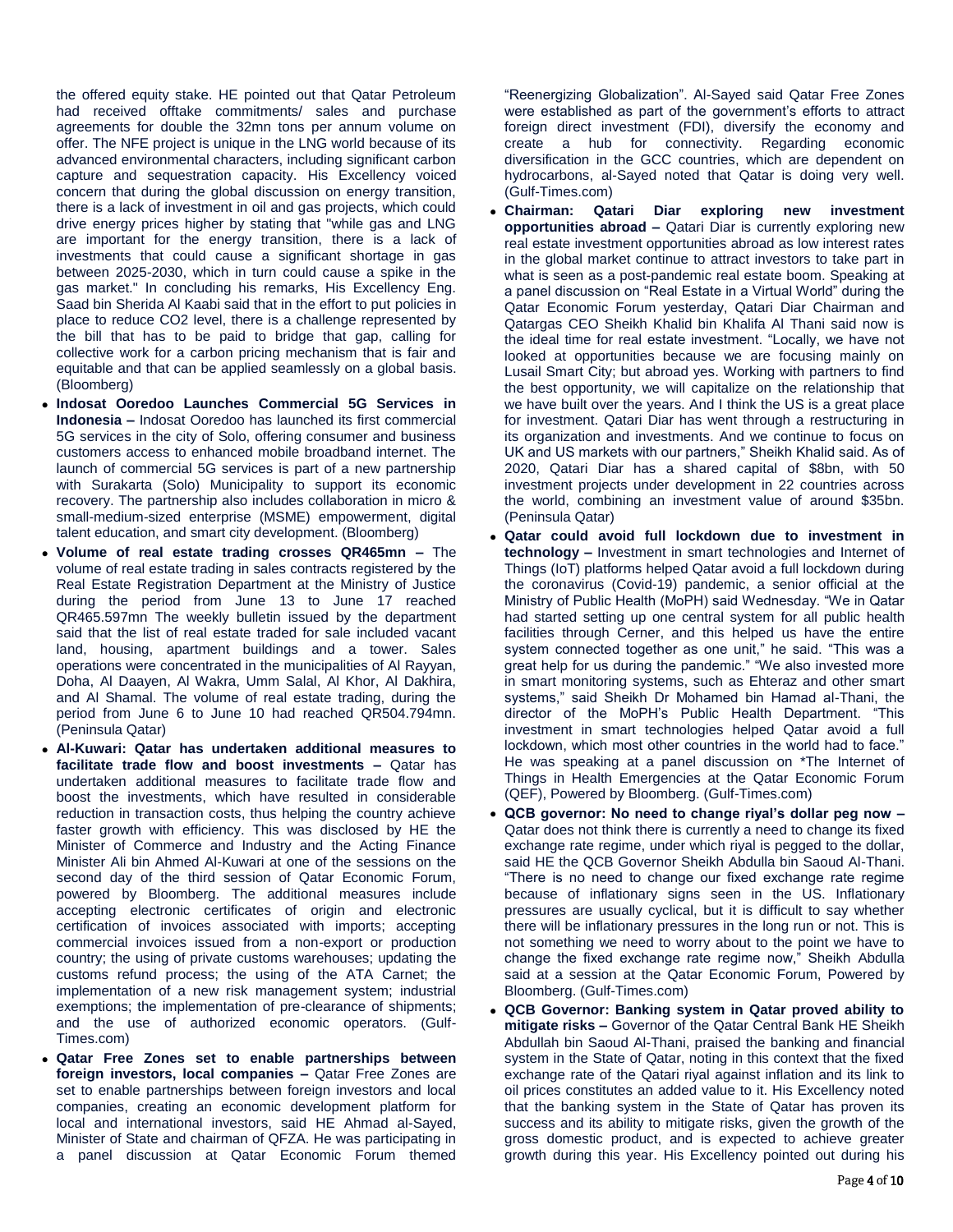participation in a discussion session held within the activities of Qatar Economic Forum, Powered by Bloomberg that the recovery that several countries witnessed after overcoming the consequences of the Coronavirus (Covid-19) pandemic, along with the growth in government spending and the economic support packages that it provided, led naturally, to boost demand, which in turn leads to an increase in inflation, indicating that in the long run there will be no rise in inflation. His Excellency explained in this context that what is worrying is that interest rates have been low over the past years, with investors investing in high-return instruments. (Peninsula Qatar)

- **Sheikh Dr Khalid: Economies are now highly interdependent, inter-connected –** Economies around the globe have now become highly inter-dependent and inter-connected, and this was evident after the outbreak of the Covid-19 pandemic, noted Sheikh Dr Khalid bin Thani bin Abdullah Al-Thani, QIIK Chairman and Managing Director. During his participation in Qatar Economic Forum's opening session and its sub-sequent discussions from New York, Sheikh Dr Khalid said, "There are a lot of experiences that can be drawn from Qatar's multiple successes in dealing with the economic challenges that were imposed by the Covid-19 pandemic, which can benefit other countries. "Likewise, the Qatari economy, and particularly the Qatari business sector may equally benefit from the successes and constructive experiences of other countries. In this lies the main goal of the Qatar Economic Forum – the exchange of ideas, cooperation and interaction of various nations, towards a better future for all." (Gulf-Times.com)
- **MoTC signs memorandum of cooperation with LCI-Qatar –** The Ministry of Transport and Communications signed a memorandum of cooperation with the Lean Construction Institute Qatar (LCI-Qatar) to enhance cooperation in such a way that serves the engineering and construction industry in Qatar. The two parties aim to promote and deploy the best modern and effective methods with respect to designing and constructing the engineering projects. The goal is to increase efficiency, raise productive quality and eliminate waste. (Gulf-Times.com)
- **Special Envoy of MoFA for Climate Change affirms Qatar's efforts in confronting climate change –** HE the Special Envoy of the Minister of Foreign Affairs for Climate Change and Sustainability Bader Omar Al-Dafa affirmed that the State of Qatar is working to plant one million trees, explaining that the State of Qatar seeks, through these efforts, to confront climate change by adapting the latest technological means to achieve this goal. HE stressed on the importance of helping the least developed countries obtain fresh water. (Gulf-Times.com)
- **Kahramaa Chief: Qatar to support GCC energy, water resources management projects –** Qatar on Wednesday participated in a preparatory meeting of the ministries of electricity and water in preparation for the 30th meeting of the GCC Electricity and Water Cooperation Committee held via video communication technology. Qatar was represented in the meeting by President of Qatar General Electricity and Water Corporation (Kahramaa) Eng Essa bin Hilal Al Kuwari. The meeting dealt with issues related to coordination and joint work between member states in the fields of electricity and water. (Qatar Tribune)
- **Qatar 2022 to be a catalyst towards a sports economy –** FIFA World Cup Qatar 2022 is expected to contribute around \$20bn to the economy, Supreme Committee for Delivery and Legacy Secretary General HE Hassan Al-Thawadi has said. Speaking at the Qatar Economic Forum, Powered by Bloomberg, Al-Thawadi highlighted the cascading effect of major international tournaments on various sectors of the economy, saying, "Today we anticipate that the contribution to

the economy would essentially be around 20bn dollars. That is the assumption from high level studies." He, however, said that a more accurate assessment can only be done once the tournament ends. (Gulf-Times.com)

- **Qatar Airways' US network expands to over 100 weekly flights –** Qatar Airways has said it continues to strengthen its position as the leading international airline connecting the US with Africa, Asia and the Middle East. The national carrier of Qatar has announced that it will expand its US services to more than 100 weekly flights across its 12 gateways. These increased services are in addition to the carrier also expanding flights to several of its key global leisure destinations, including Cape Town, Maldives, Phuket, Seychelles and Zanzibar, providing more flexible summer holiday travel options via the 'Best Airport in the Middle East', Hamad International Airport, Qatar Airways has said in a press statement. Four US gateways – Chicago, Los Angeles, New York and Washington, DC - will offer doubledaily flights, Dallas-Fort Worth increases to 12 flights per week with Boston, Miami, Philadelphia, San Francisco and Seattle all growing to a daily service. (Gulf-Times.com)
- **Egypt appoints ambassador to Qatar after long hiatus –** Egyptian President Abdel Fattah El Sisi has appointed Amr El Sherbiny as ambassador to Qatar, in the latest move to restore relations between the two countries. The appointment was published in the state's official gazette on Wednesday. Egypt, Bahrain, Saudi Arabia and the UAE severed ties with Qatar in June 2017 and in January, they signed Al Ula Reconciliation Agreement to end the diplomatic and travel boycotts, and mend relations. Since then, they have reopened their air space and borders to each other, resumed some flights and held meetings. (Bloomberg)
- **New HIA screening technology accelerates passenger processing –** Hamad International Airport (HIA), in partnership with Smiths Detection, has installed an innovative screening technology at its security checkpoint that will deliver unprecedented levels of security, customer service and efficiency. The new screening lane, which has been installed at HIA's transfers' hall, is a part of HIA's Smart Security Programme, which aims to deploy advanced screening technological solutions across the wider airport campus and as part of HIA's airport expansion. The new ground-breaking technology does not require passengers to remove either liquids or larger electronic items from their bags and will allow for faster passenger processing by providing the possibility for up to six passengers to load their items into trays at the same time. It also incorporates passenger boarding pass scanners prior to screening that enable a range of benefits, one of which is to electronically 'tag' each passengers' belongings to their boarding card to ensure the belongings are tracked. (Peninsula Qatar)

#### **International**

 **US current account deficit rises to 14-year high in the first quarter –** The US current account deficit increased to a 14-year high in the first quarter as an acceleration in economic growth drew in imports, and the gap could remain wide, with the US leading the global economic recovery from the COVID-19 pandemic. The Commerce Department said on Wednesday the current account deficit, which measures the flow of goods, services and investments into and out of the country, rose 11.8% to \$195.7bn last quarter. That was the largest shortfall since the first quarter of 2007. Data for the fourth quarter was revised to show a \$175.1bn gap, instead of \$188.5bn as previously reported. Economists polled by Reuters had forecast the current account gap widening to \$206.8bn in the January-March quarter. The current account gap represented 3.5% of gross domestic product last quarter. That was up from 3.3% in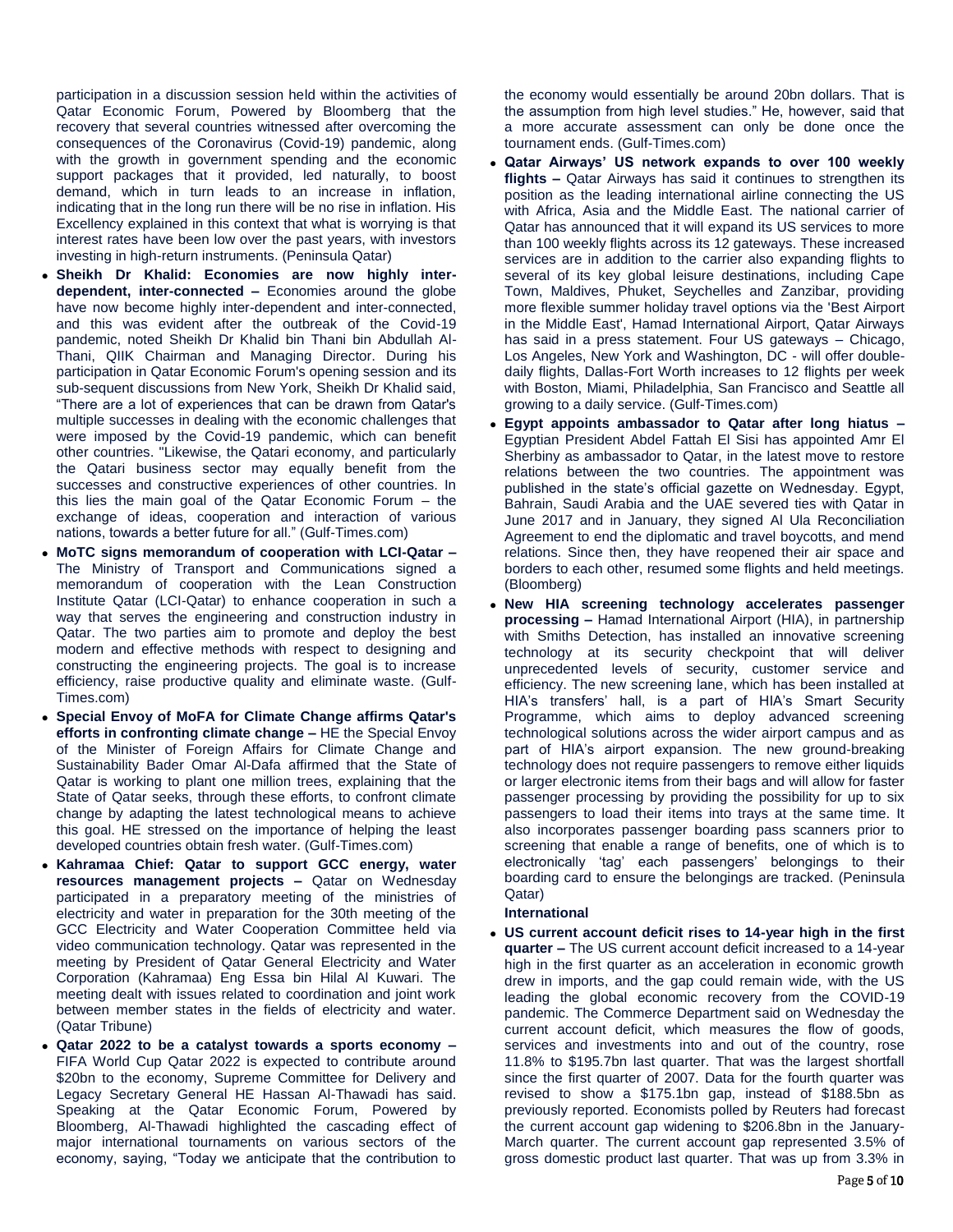the fourth quarter and the largest since the fourth quarter of 2008. Still, the deficit remains below a peak of 6.3% of GDP in the fourth quarter of 2005 as the US is now a net exporter of crude oil and fuel. The wider deficit is likely not an issue for the US because of the dollar's status as the world's reserve currency. The economy grew at a 6.4% annualized rate in the first quarter. Growth this year is expected to top 7%. That would be the fastest growth since 1984 and would follow a 3.5% contraction last year, the worst performance in 74 years. Imports of goods jumped \$39.9bn to a record \$677.0bn in the first quarter. Vaccinations against COVID-19 and trillions of dollars in pandemic relief are allowing for a greater reopening of the economy, unleashing pent-up demand, which is being partially satiated with imports. Exports of goods rose \$24.5bn to \$408.6bn last quarter. The increases in both exports and imports reflected increases in nearly all major categories, led by industrial supplies and materials, primarily petroleum and products. Imports of services increased \$1.8bn to \$120.2bn, mostly reflecting a rise in sea freight transport. Exports of services increased \$1.1bn to \$175.9bn, led by personal travel. (Reuters)

- **Markit: US factory activity index rises to record high in June –** A measure of US factory activity climbed to a record high in June, but manufacturers are still struggling to secure raw materials and qualified workers, substantially raising prices for both businesses and consumers. Data firm IHS Markit said on Wednesday its flash US manufacturing PMI rose to a reading of 62.6 this month. That was the highest since the survey was expanded to cover all manufacturing industries in October 2009 and followed a final reading of 62.1 in May. The survey was conducted between June 10 and June 22. Economists polled by Reuters had forecast the index slipping to 61.5. A reading above 50 indicates growth in manufacturing, which accounts for 11.9% of the US economy. The strength in manufacturing bolsters economists' expectations for double-digit growth in the second quarter. Demand shifted to goods from services as the COVID-19 pandemic kept Americans at home and is remaining robust even as vaccinations and trillions of dollars in relief money from the government allow the economy to reopen more broadly. But supply is struggling to cope with the demand surge, leading to huge backlogs of uncompleted work as well as sky-rocketing prices for raw materials and finished products, which are feeding into higher inflation. (Reuters)
- **MBA: US mortgage applications increase on refinancing interest –** US applications for home mortgages increased last week driven by an increase in refinancing activity and an uptick in purchase applications. The Mortgage Bankers Association (MBA) said on Wednesday its seasonally adjusted market index rose 2.1% in the week ending June 18 from a week earlier. This reflected a 2.8% increase in applications for refinancing and was 9% lower than the same week one year ago. The purchase index increased 0.6% from a week earlier. The average contract interest rate for traditional 30-year mortgages increased to 3.18% last week from 3.11% the prior week, the highest level in a month. Surging home prices and limited supply has continued to put a lid on home sales recently. The National Association of Realtors on Tuesday reported that existing home sales declined for the fourth consecutive month in May. Later on Wednesday, the Commerce Department will release data for sales of new US single-family homes in May. Economists polled by Reuters forecast new home sales to increase to a seasonally adjusted annual rate of 870,000 units from 863,000 in April. (Reuters)
- **US new home sales hit one-year low; prices soar –** Sales of new US single-family homes fell to a one-year low in May as the median price of newly built houses soared amid expensive raw materials, including framing lumber. The second straight

monthly decline in sales reported by the Commerce Department on Wednesday was the latest indication that the tailwind from the COVID-19 pandemic could be subsiding. Single-family housing benefited from a migration from cities as millions of Americans sought more spacious accommodations for home offices and schooling during the pandemic. New home sales dropped 5.9% to a seasonally adjusted annual rate of 769,000 units last month, the lowest level since May 2020. April's sales pace was revised down to 817,000 units from the previously reported 863,000 units. New home sales are considered a leading housing market indicator as they are recorded when contracts are signed. Last month's decline was concentrated in the populous South, where sales tumbled 14.5%. Sales, however, rose in the Northeast and West. They were unchanged in the Midwest. Economists polled by Reuters had forecast new home sales, which account for a small share of US home sales, would be at a rate of 870,000 units in May. New home sales are drawn from a sample of houses selected from building permits and tend to be volatile on a MoM basis. Sales rose 9.2% on a YoY basis in May. The median new house price jumped 18.1% from a year earlier to \$374,400 in May. US stocks were mixed. The dollar was steady against a basket of currencies. US Treasury prices were lower. (Reuters)

- **PMI: Eurozone business growth at 15-year high as demand unleashed –** Eurozone business growth accelerated at its fastest pace in 15 years in June as the easing of lockdown measures unleashed pent-up demand and drove a boom in the dominant services sector but also led to soaring price pressures, a survey found. When the coronavirus was spreading rapidly, governments imposed strict restrictions, encouraging citizens to stay at home and forcing much of the service industry to close. But after a slow start the region's vaccination drive is picking up pace and the burden on health services has eased, allowing some restrictions placed on services firms - which were already adapting to new operating conditions - to be lifted. That led to a jump in IHS Markit's Flash Composite Purchasing Managers' Index, seen as a good guide to economic health, to 59.2 from 57.1, its highest reading since June 2006. It was ahead of the 50 mark separating growth from contraction and a Reuters poll estimate for 58.8. A flash services PMI bounced to 58.0 from 55.2, its highest since January 2018 and above the 57.8 Reuters poll prediction. Suggesting that momentum would continue, the new business index climbed to a near 14-year high of 57.7 from 56.6. The latest easing of restrictions in Germany and France, the bloc's two biggest economies and the only ones to report flash PMIs, led to a boom in services there as well. In Britain, outside the Eurozone and the European Union, growth in the private sector cooled only slightly from an all-time high in May when more coronavirus restrictions were lifted. (Reuters)
- **Japan's service prices mark biggest gain in 8 months as COVID pain eases –** Japan's corporate services prices rose at the fastest annual pace in eight months in May, data showed on Thursday, adding to growing signs the world's no. 3 economy is gradually emerging from last year's devastating impact of the coronavirus pandemic. While the gain was due largely to the base effect of last year's slump, rising hotel and transportation fees showed a resumption of economic activity and rising raw material costs were keeping Japan from sliding back into sustained deflation. The services producer price index - the price firms charge each other for services - rose 1.5% in May from the same month a year ago, the third straight monthly gain and the fastest pace of increase since September last year, Bank of Japan data showed. Television advertising fees surged a record 35% in May from a year earlier, due largely to the base effect of last year's plunge. Overseas freight costs were up a record 34%, reflecting a spike in fuel costs and robust China-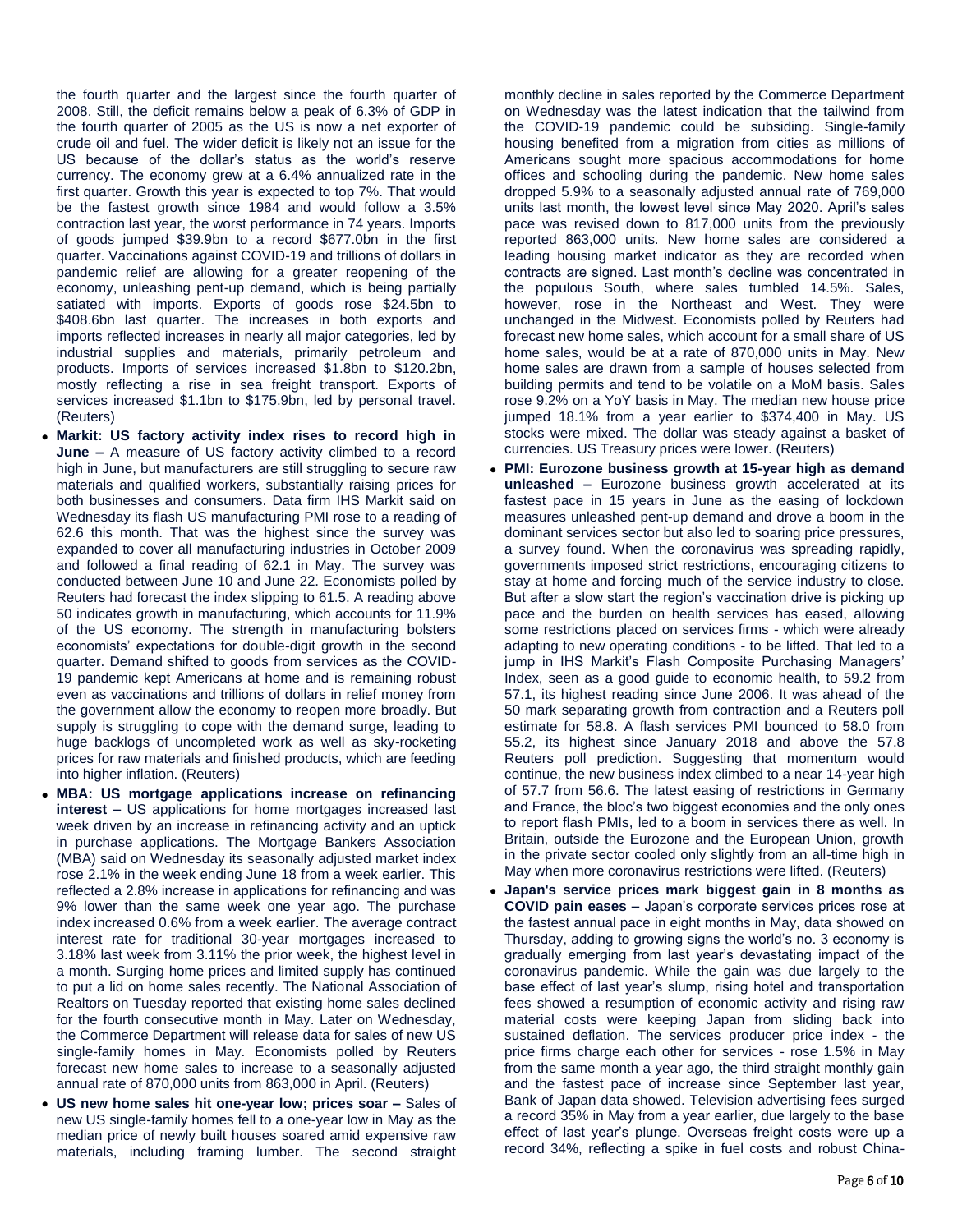bound shipping demand, the data showed. Hotel bills were up 0.3%, marking the first rise in two years, as some domestic tourist destinations saw a rebound in visitors despite state of emergency curbs imposed in some prefectures during May. The data showed the number of components in the index that saw prices rise stood at 76 in May, up 15 from April - a sign inflationary pressures were broadening. There is uncertainty, however, on whether the rise in wholesale prices will lead to higher consumer inflation. Companies remain wary of passing on increasing costs to households due to sluggish domestic demand. Japan's core consumer prices rose 0.1% in May from a year earlier, their first such gain in more than a year but due largely to a rebound in energy prices. The Japanese economy shrank an annualized 3.9% in the first quarter, and many analysts expect any rebound to be modest in April-June as state of emergency curbs to combat the pandemic cool consumption. (Reuters)

 **Japan's June factory activity expands at slowest pace in 4 months –** Japan's factory activity expanded at the slowest pace in four months in June, in a sign momentum in the world's thirdlargest economy was levelling out before Tokyo is set to host the Olympic Games next month. Activity for the private sector as a whole contracted for a second straight month due to the weaker reading for manufacturing and continued shrinking in the services sector, clouding the outlook for second-quarter economic growth in the country. The au Jibun Bank Flash Japan Manufacturing Purchasing Managers' Index (PMI) fell to a seasonally adjusted 51.5 in June from a final 53.0 in the previous month, largely due to a sharp decline in output. Output shrank at the quickest rate since last November, the PMI survey showed, underscoring the pressure Japanese firms were facing from restrictions put in place in response to the health crisis. Manufacturers faced disruptions to operating conditions from ongoing COVID-19 restrictions and supply chain pressures, according to Bhatti. Overall orders and export orders expanded, but at a weaker pace than in the previous month, the survey showed. But manufacturers' optimism for the year ahead stayed largely intact on hopes that Japan's delayed vaccine roll-out would lead to an easing of coronavirus restrictions and fuel an economic recovery. The survey also highlighted severe conditions in the services sector, which saw activity contract for the 17th straight month, though at a slightly slower pace. The au Jibun Bank Flash Services PMI index rose to a seasonally adjusted 47.2 from the previous month's final of 46.5. The au Jibun Bank Flash Japan Composite PMI, which is calculated using both manufacturing and services, fell to 47.8 from May's final of 48.8. (Reuters)

#### **Regional**

- **Middle East's share of India's oil imports hits 25-month low –** The share of Middle Eastern crude in India's oil imports fell to a 25-month low in May, tanker data provided by trade sources showed, as refiners tapped alternatives in response to the government's call to diversify supplies. India, the world's third biggest oil importer, in March directed refiners to diversify crude sources after the OPEC and its allies, led by top exporter Saudi Arabia, ignored New Delhi's call to ease supply curbs. Asia's third-largest economy imported about 4.2mn bpd of oil in May, just below the previous month but about 31.5% higher than a year earlier, the data showed. The Middle East's share dropped to 52.7%, the lowest since April 2019 and down from 67.9% in April, the data showed. (Reuters)
- **Saudi Aramco extends \$10bn loan on improved terms, sources say –** Saudi Arabian oil giant Aramco has secured a one-year extension to a \$10bn loan it raised last year, negotiating improved terms in the process, three sources told Reuters. Aramco has borrowed tens of billions of dollars in the

past few years to keep up with Saudi Arabia's financing needs in an era of lower oil prices. This is in addition to a public sale of a minority stake in the company and the recent leasing of some of its pipeline assets for \$12.4bn. It has over the past few months renegotiated and extended a \$10bn one-year loan it raised in May last year, sources with direct knowledge of the matter said. The loan had a one-year extension option, but instead of paying a higher interest rate to extend the deal - as agreed as part of that facility - it has asked for better terms to reflect improved market conditions, the sources said. The pricing is tighter than the original loan's due to a "COVID premium" that resulted from depressed market conditions last year, one of the sources said. Two of the sources said the extended facility pays as much as 30%-40% less than it would have paid under the original agreement. (Reuters)

- **PIF's Noon to create hundreds of customer service jobs in Saudi –** Noon, an online platform backed by Saudi Arabia's Public Investment Fund (PIF) and Dubai businessman Mohamed Alabbar, is to expand its customer service operations in the Kingdom, creating hundreds of jobs for young Saudis. "I am incredibly proud of the work done by Noon to drive this next chapter of innovation in the region," said Ahmed Gadouri, the platform's general manager for Saudi Arabia. "Boosting our onthe-ground resources with local hires will amplify our customer excellence mission in the Kingdom." The customer service roles will mainly be hired in Riyadh, with others working remotely across the Kingdom. In February, the Ministry of Human Resources and Social Development announced the Saudization of all remote customer service roles in the Kingdom as part of a goal to create around 20,000 job opportunities for citizens. Noon was launched in the UAE and Saudi Arabia in December 2017, and in Egypt in February 2019. (Zawya)
- **Saudi PIF weighs new airport in Riyadh for tourism drive –** Saudi Arabia is considering building a new airport in the capital city of Riyadh, according to sources, a facility that would serve as a base for a new airline the Kingdom's sovereign wealth fund is looking to launch as it targets a vast increase in tourist arrivals. The \$430bn fund said earlier this year it plans to invest in aviation to help capture the tourist boom envisioned by Crown Prince Mohammed Bin Salman. The new airline, reported locally earlier this year, would serve tourists and business travelers, while existing flag carrier Saudia would focus on religious tourism from its base in Jeddah, sources said. The Public Investment Fund (PIF) is also exploring the idea of investing billions in a new international airport in Riyadh, according to the people. The size of the facility and timeline for its construction have not been set and the PIF could decide not to move ahead with those plans. (Bloomberg)
- **Saudi Arabia's STC Pay gains digital banking license –** Saudi Telecom's STC Pay business will be converted into a digital bank with paid-up capital of SR2.5bn after Saudi Arabia's cabinet approved licenses for two digital banks, it said on Wednesday. The company will inject additional SR802mn to retain 85% of STC Pay's share capital, with Western Union investing SR750mn for the remaining 15%. A consortium led by Abdul Rahman bin Saad al-Rashed and Sons Company was also granted permission to establish a local digital bank with capital of SR1.5bn. Saudi Arabia's central bank has licensed 16 Saudi fintech companies in recent months to provide payment services, microfinance and digital insurance brokerage. In addition, there are 32 fintech companies operating under the regulatory sandbox environment designed for testing innovative services and products in the Kingdom, a central bank statement said. (Reuters)
- **Sipchem plans to mothball Gulf Advanced Cable insulation plant –** Sipchem expects mothballing of the plant to positively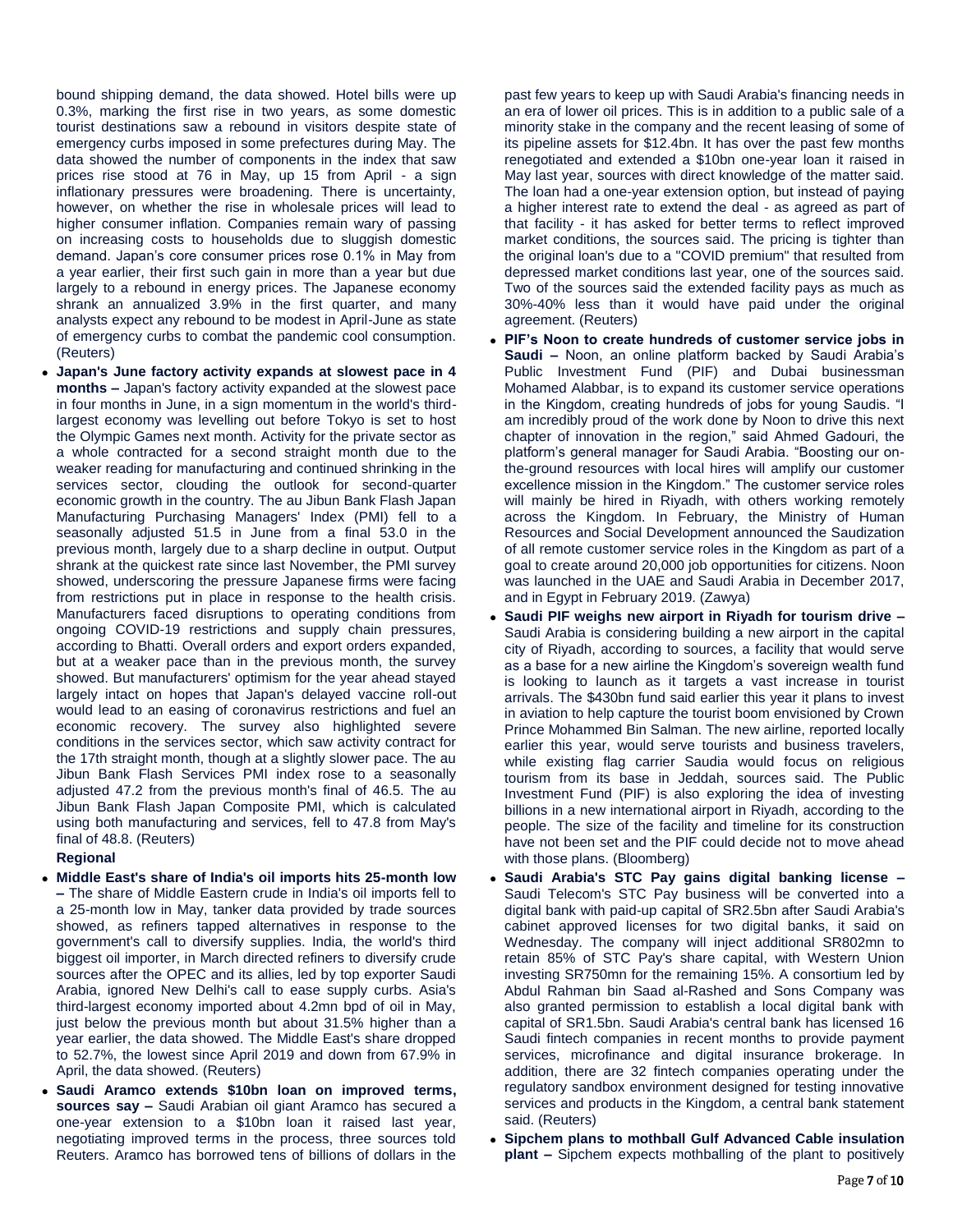impact results in the future. The process will start on July 1. Impact will be reflected in 3Q2021 results onward. (Bloomberg)

- **Mall operator says UAE Q4 retail revenue to be greater than pre-pandemic –** Middle East shopping mall operator Majid Al Futtaim said on Wednesday retail revenues in the UAE in the latter part of 2021 are likely to exceed those seen before the pandemic, as more people are vaccinated and Dubai Expo 2020 begins. Privately held Majid Al Futtaim has 28 shopping centers, including in the UAE, Egypt and Saudi Arabia, and franchisee rights for brands including Abercrombie & Fitch and Lululemon Athletica. "We are seeing a very solid recovery in the brick and mortar spend on the shopping side," Chief Executive, Alain Bejjani said, speaking of the company's retail performance in the UAE. "The amount of spend is growing greater than the footfall growth so the reality is people are being more purposeful of going out to malls and are spending more when going out." In the fourth quarter this year, revenues should exceed the same period in 2019, before the pandemic struck, he said. (Reuters)
- **Bitcoin Fund breaks new ground in Middle East with debut on Nasdaq Dubai –** The Bitcoin Fund debuted on the Nasdaq Dubai on Wednesday, becoming the Middle East's first listed cryptocurrency fund. The fund, which was listed by Canadian digital asset management firm 3iQ on the Toronto Stock Exchange last year, has roughly \$1.5bn in assets under management and plans to double that next year. "With the listing of the Bitcoin Fund, it's going to give people access in the region to this fund on the Dubai exchange in the hours that the Dubai exchange trades at," the Chief Executive Officer of 3iQ, Frederick Pye told Reuters. "If the volumes are significant, we'll be looking to raise capital to increase the size of the Bitcoin Fund here in Dubai and we will continue to issue shares based on the demand that comes from the region," Pye said in an interview. (Reuters)
- **Meydan said to plan \$2.6bn debt revamp talks –** Dubai developer Meydan is set to meet its creditors next week to discuss a \$2.6bn debt restructuring plan aimed at giving it financial breathing space, sources said. PwC has been working with the company to put together a proposal, which will be presented at a meeting with bank creditors, the people said, asking not to be named because the information is confidential. Meydan's total debt amounts to about \$4bn, of which \$2.6bn requires restructuring, the people said. Under the plan, the company will ask creditors to extend repayments on that amount for a period said to be between eight to 10 years, the sources said. The company also intends to sell assets to raise fresh funds, they said. (Bloomberg)
- **Mubadala buys 2.6% of Russia's En+ group –** Abu Dhabi state investor Mubadala has bought a 2.6% stake in Russia's En+ Group, which owns 56.9% in aluminum producer Rusal, Mubadala and En+ said on Wednesday. Mubadala bought the stake from Polina Yumasheva, En+ said. Deripaska is a founder of Rusal and En+. En+ "is a market leader in the clean energy and aluminum sectors and is a welcome addition to Mubadala's growing and successful portfolio in Russia," Head of Mubadala in Russia, Faris Sohail Al Mazrui said. Mubadala has a stake in Emirates Global Aluminium, which operates aluminum smelters in Abu Dhabi and Dubai. Yumasheva's stake in En+ fell to 2.58% after the deal, and En+'s free float rose to 12.3%. The US Office of Foreign Assets Control (OFAC) has been notified of the sale, En+ added. (Reuters)
- **Emirates Global Aluminium in talks to refinance \$6bn loan –** Emirates Global Aluminium, one of the world's largest aluminum producers, is in talks with banks to refinance and change the terms of a loan of about \$6bn it secured in 2019, two sources with knowledge of the matter said on Wednesday. The UAE firm, which is owned equally by Abu Dhabi state fund Mubadala

and the Investment Corporation of Dubai, is seeking to extend the tenor and lower the pricing of the seven-year loan through a refinancing facility to take advantage of low rates, the sources said. "EGA is fortunate to have a large relationship bank group who support our business. We are always looking at ways to optimize our financing arrangements," the company said in response to a Reuters request for comment. EGA's fundraising exercise comes as borrowers in the Gulf seek to improve their financing arrangements to reflect better market conditions after last year's coronavirus-driven downturn. (Reuters)

- **Oman introduces long-term residencies for foreign investors –** Oman will start granting long-term residence visas to foreign investors, state media said on Wednesday, as the debt-burdened Gulf state pursues wide-ranging reforms to fix its shaky finances. The move to offer renewable 5- or 10-year residency visas echoes moves by neighbor the UAE in recent years to offer longer-term residencies and recently, even citizenships, to investors and certain professionals. Non-citizens in Gulf Cooperation Countries usually have renewable visas valid for only a few years tied to employment. In the era of lower oil prices and economic diversification away from hydrocarbons, states are looking to retain residents and their families who can contribute to the economy. Oman's initiative, effective from September, grants foreign investors and retirees the right to reside for long periods in the Sultanate, the ministry added. (Reuters)
- **Kuwait's \$134bn Pension Fund has record gain in turnaround –** Kuwait's Public Institution for Social Security had its best ever annual performance, emerging as a new regional investment powerhouse despite political deadlock in the country. The \$134bn pension fund, which owns a quarter of US private equity firm Stone Point Capital, recorded 20.9% growth in assets in the year ended March 31, according to a statement on Wednesday. A new management team was brought into the fund in 2017 to transform the state-owned institution after its former head was found guilty of personally profiting from the organization over decades. Cash now accounts for 4% of its investments, down from about 11.5% a year ago. (Bloomberg)
- **Kuwait Finance House sells \$750mn in AT1 Sukuk –** Kuwait Finance House (KFH) sold \$750mn in Additional Tier 1 Sukuk, or Islamic bonds, on Wednesday that will be non-callable for 5- 1/2 years, a document reviewed by Reuters showed. The Sukuk were sold at 3.6%, which was tightened from initial price guidance of around 4% after more than \$1.9bn in orders, the document from a bank on the deal showed. KFH Capital, Standard Chartered, Boubyan Bank, Dubai Islamic Bank, Dukhan Bank, Emirates NBD Capital, First Abu Dhabi Bank and Mizuho Securities arranged the deal. The deal was the latest in a series of international debt sales from the hydrocarbon-rich Gulf, as banks, companies and governments take advantage of low rates to bolster finances hurt by last year's oil price crash and the COVID-19 crisis. Additional Tier 1 (AT1) bonds are designed to be perpetual, but issuers can redeem or "call" them after a specified period. (Reuters)
- **Kuwait sells KD200mn 91-day bills; bid-cover at 12.23x –** Kuwait sold KD200mn of 91-day bills due on September 21 on June 22. Investors offered to buy 12.23 times the amount of securities sold. The bills have a yield of 1.125% and settled on June 22. (Bloomberg)
- **Bahrain extends support program for businesses hit by COVID pandemic –** Bahrain will extend by three months a government support program for businesses hard hit by the COVID-19 pandemic, the state-run Bahrain News Agency reported on Wednesday. Cinemas and entertainment venues, gyms, coffee shops, hair salons and kindergarten are among businesses benefiting from this program, it said. (Reuters)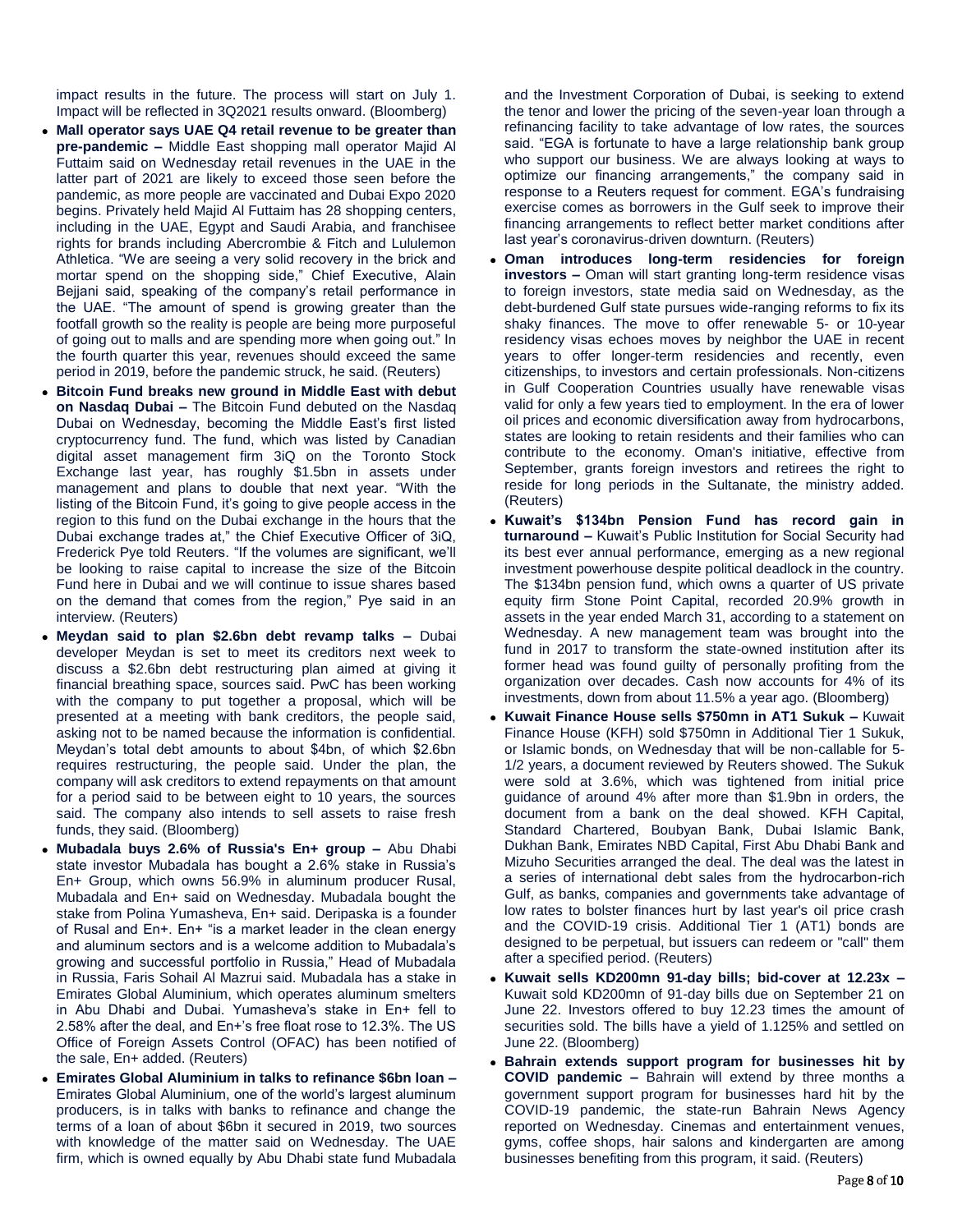- **Bahrain starts exploratory offshore drilling for oil and gas –** Bahrain's National Oil and Gas Authority (NOGA) started drilling the first exploration well in offshore block No. 1 to the north of the Kingdom, a government media adviser said on Twitter on Wednesday. The new well is part of an exploration and production agreement signed with Italian energy company Eni (ENI.MI) in 2019. Block No. 1 covers an area of 2,800 sq km (1,081 sq miles) at a depth ranging from 10 to 70 meters. (Reuters)
- **Bahrain's April consumer prices fall 0.1% YoY –** Bahrain's consumer prices fell 0.1% YoY in April, according to the Bahrain Central Informatics Organisation. (Bloomberg)
- **Bahrain sells BHD35mn 182-day bills; bid-cover at 2.52x –** Bahrain sold BHD35mn of 182-day bills due on December 26. Investors offered to buy 2.52 times the amount of securities sold. The bills were sold at a price of 99.205, have a yield of 1.59% and will settle on June 27. (Bloomberg)